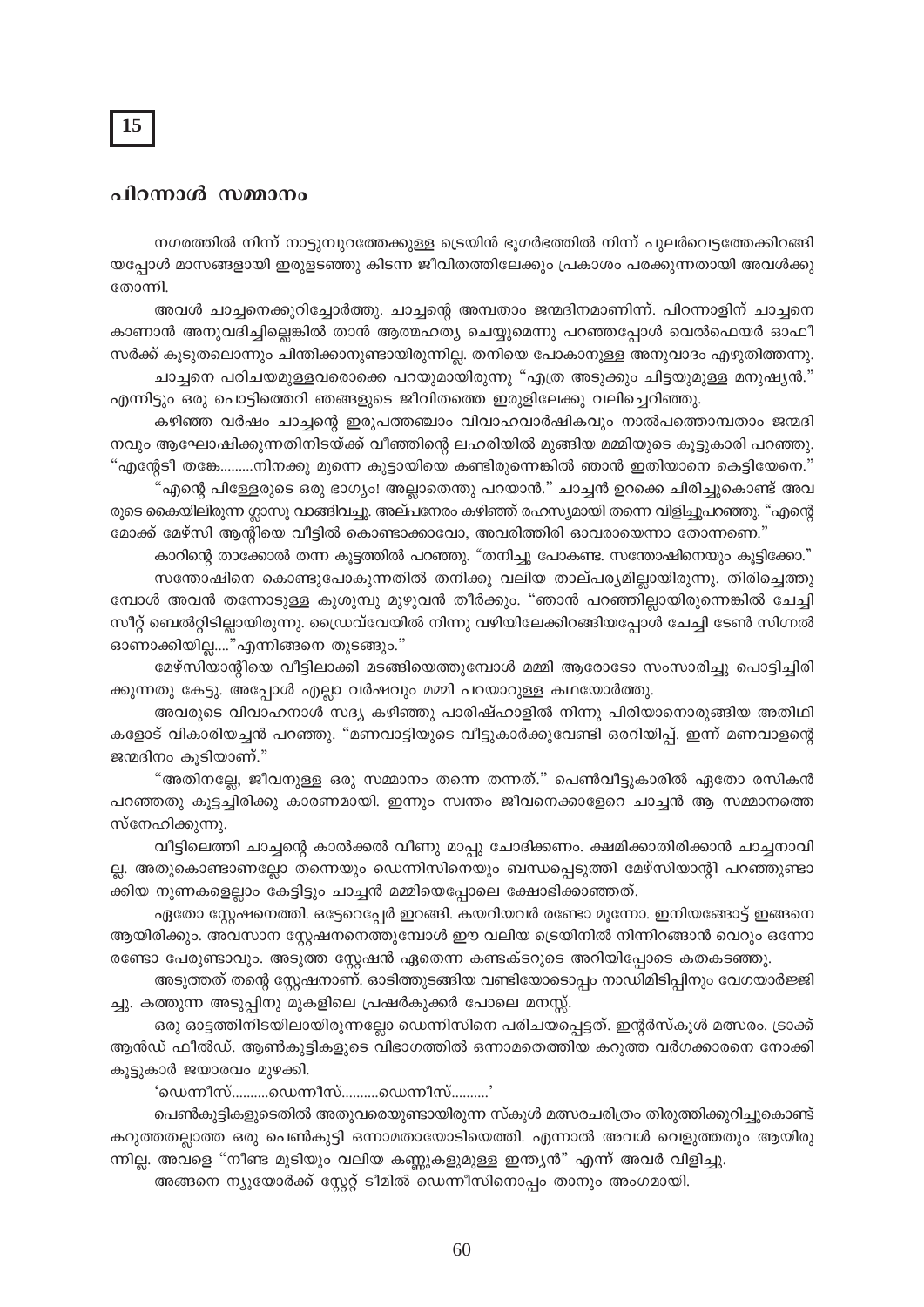ഷിക്കാഗോയിലെ ഇൻഡോർ സ്റ്റേഡിയത്തിൽ നടന്ന ഈസ്റ്റേൺ ചാമ്പ്യൻഷിപ്പിൽ നൂറ് മീറ്റ റിൽ ഒന്നാമതെത്തിയ തന്നെ ഡെന്നീസ് ഓടിവന്നു കെട്ടിപ്പിടിച്ച് ചുംബിച്ചു. തങ്ങൾ ആലിംഗനബദ്ധ രായി എത്രനേരം ചുംബിച്ചുവെന്നോ അത് എത്രപേർ ക്യാമറയിൽ പകർത്തിയെന്നോ അറിവില്ല. എന്നാൽ ആ നിഷ്കളങ്ക ചുംബനം തന്റെ ജീവിതത്തിന് താളപ്പിഴകളുണ്ടാക്കുമെന്നു ചിന്തിച്ചതേയില്ല. ഹോട്ടൽ മുറിയിൽ ഊണു കഴിഞ്ഞുറങ്ങുന്നതിനു മുൻപ് ചാച്ചനെ ഫോണിൽ വിളിച്ചു. നൂറ്

മീറ്ററിൽ ജയിച്ച വിവരവും പിറ്റേന്ന് കെന്നഡി വിമാനത്താവളത്തിൽ എത്തുന്ന സമയവും അറിയിച്ചു. ശരീരത്തിനു ക്ഷീണമുണ്ടായിരുന്നുവെങ്കിലും മനസ്സ് ഉറക്കമിളച്ച് കളിക്കളത്തിലൂടെ ചുറ്റിക്കറ

ങ്ങി. ഉറക്കം വരാതെ തിരിഞ്ഞും മറിഞ്ഞും കിടന്നപ്പോൾ വാതിലിൽ ആരോ മുട്ടുന്നതായി തോന്നി. തുറന്നു നോക്കി. വെറും തോന്നലായിരുന്നു. ഒഹേറിൽ നിന്നുള്ള മടക്കയാത്രയിൽ താനും ഡെന്നിസും അടുത്തടുത്ത സീറ്റുകളിലായിരുന്നു. വോക്ക്മേനിലൂടെ മലയാള ഗാനമാസ്വദിച്ചു കൊണ്ടിരുന്ന തന്നെ കണ്ണെടുക്കാതെ നോക്കിയിരിക്കുന്ന ഡെന്നിസിന്റെ രൂപം ജനൽക്കണ്ണാടിയിലെ അവ്യക്തമായ നിഴലി ലൂടെ കാണാമായിരുന്നു.

എയർഹോസ്റ്റസ് പ്രഭാത ഭക്ഷണം വിളമ്പി. വോക്ക്മേൻ ബാഗിൽവച്ച് ചായയിൽ പഞ്ചസാര ചേർത്തു. അപ്പോഴും തന്നിൽ തന്നെ ദൃഷ്ടിയുറപ്പിച്ചിരുന്ന ഡെന്നീസിനോട് വെറുതെ ചോദിച്ചു. "എന്താ ഒന്നും കഴിക്കുന്നില്ലേ?"

ഞാൻ ഇന്നലെ ഉച്ചയ്ക്കുശേഷം ഒന്നും കഴിച്ചിട്ടില്ല, എന്ന ഡെന്നിസിന്റെ മറുപടിയിൽ അസാ ധാരണമായി എന്തെങ്കിലും അപ്പോൾ തോന്നിയില്ല. എന്നാൽ അല്പനേരത്തിനുള്ളിൽ അയാൾ അതിന്റെ കാരണം വിവരിച്ചപ്പോൾ തീ പിടിച്ച മനസ്സ് വിമാനത്തിന്റെ ചില്ലുകൾ തകർത്തു സ്റ്റേഡിയത്തിലൂടെ പറന്നു നടന്നു.

അയാൾ പറഞ്ഞു."നിനക്കറിയുമോ.....ഇന്നലെ ഒന്നാമതോടിയെത്തിയ നിന്നെ ചുംബിച്ച നിമിഷം മുതൽ ഈ നേരംവരെ ഞാൻ ഒന്നും കഴിച്ചിട്ടില്ല. ഒരു ഗ്ലാസ് വെള്ളം പോലും! നിന്റെ അധരങ്ങളുടെ സ്വാദ് ഇപ്പോഴും എന്റെ നാവിൽ നിറഞ്ഞു നിൽക്കുന്നു. പല പെൺകുട്ടികളെയും ചുംബിച്ചിട്ടുള്ള എന്റെ ജീവിതത്തിൽ ഇത്തരമൊരനുഭവം ആദ്യമാണ്."

അതു കേൾക്കെ ഡെന്നിസിന്റെ കഴുത്തിൽ താൻ കൈചുറ്റിയതും പരിസരം മറന്ന് അയാളെ ചുംബിച്ചതും തെറ്റായിരുന്നെങ്കിൽ ആ പ്രവൃത്തി വൈകാരികമായിരുന്നെന്നും അതു ക്ഷമിക്കാൻ ചാച്ചൻ തയ്യാറാണെന്നും പറഞ്ഞപ്പോൾ തനിക്കു ചാച്ചനോടു തോന്നിയ സ്നേഹം മുമ്പൊരിക്കലും തോന്നാ ത്തതായിരുന്നു.

വിമാനത്താവളത്തിൽ തന്നെ കാത്തുനിന്ന മമ്മിക്കും സന്തോഷിനുമൊപ്പം വന്നിരുന്ന മേഴ്സി യാന്റി പ്രശ്നങ്ങൾക്കു തുടക്കം കുറിച്ചു. കണ്ടവരോടെല്ലാം അവർ പറഞ്ഞു. "എന്റമ്മയാണെ സത്യം ഞാൻ എന്റെ കണ്ണുകൊണ്ട് കണ്ടതാണ്. അവൾ ഒരു കറമ്പനെ കെട്ടിപ്പിടിക്കുന്നത്."

ജോലി കഴിഞ്ഞെത്തുന്ന മമ്മി അകാരണമായി ശകാരിക്കാൻ തുടങ്ങിയപ്പോൾ മനസിലായി. സംശയത്തിന്റെ നിഴൽ മമ്മിയിലേക്കും വ്യാപിച്ചിരിക്കുന്നു!

ഒരിക്കൽ ചാച്ചൻ തന്നെ വായന മുറിയിലേക്കു വിളിച്ചു പറഞ്ഞു. "എന്റെ മോളോടു ഞാൻ പറഞ്ഞു തരേണ്ടതുണ്ടെന്നു തോന്നുന്നില്ല. എങ്കിലും.......അസൂയയാണ് മക്കളെ........മേഴ്സിയാന്റ് എന്തൊ ക്കെയോ പറഞ്ഞു നടക്കുന്നെന്നു കേട്ടു. ഞാൻ അതൊന്നും വിശ്വസിക്കുന്നില്ല.

നടന്നതെല്ലാം ചാച്ചനോടു പറഞ്ഞു. ഒരു മകൾ പിതാവിനോടു പറയാവുന്നവയത്രയും.

സംഭവിച്ചതൊന്നും ക്ഷമിക്കാൻ കഴിയാത്ത കുറ്റമല്ലെന്നും മേഴ്സിയാന്റിയെപ്പോലുള്ളവർ പറന്നു പോകുന്ന പക്ഷികളുടെയും ചാരിത്ര്യം സൂക്ഷിപ്പുകാരാണെന്നും ചാച്ചൻ പറഞ്ഞപ്പോൾ കാര്യങ്ങൾ മനസ്സിലാക്കാൻ അദ്ദേഹത്തിനുള്ള കഴിവിലും ഹൃദയവിശാലതയിലും അവൾക്കുണ്ടായിരുന്ന മതിപ്പ് അനേകായിരം മടങ്ങായി.

പിറ്റേ ഞായറാഴ്ച പള്ളിമുറ്റത്തു നിൽക്കുകയായിരുന്ന ചാച്ചൻ ആരോടോ ഉച്ചത്തിൽ സംസാ രിക്കുന്നതും തുടർന്ന് ചിലർ ചാച്ചനെ പിടിച്ചു വലിച്ചു കാറിലേക്കു കൊണ്ടുപോകുന്നതും കണ്ടു.

അപ്രസന്നമായ മുഖത്തോടെ കാറോടിച്ചിരുന്ന ചാച്ചനോടു മമ്മി ചോദിച്ചു. "എന്തുണ്ടായി?"

"എന്റെ മകൾ ഒരു കാപ്പിരിക്കൊച്ചിനെ പ്രസവിച്ചാൽ അതിനെ ഞാൻ തന്നനെ വളർത്തി ക്കൊള്ളാ മെന്ന് അച്ചനോടെനിക്കു പറയേണ്ടി വന്നു." ചാച്ചൻ റിയർവ്യൂമിറ്റിലൂടെ തന്റെ മുഖഭാവം ശ്രദ്ധിക്കുന്ന തായി തോന്നി.

വീട്ടിലെത്തിയ അവർ അന്യോന്യം ഹൃദയം തുറന്നു. അവളുടെ പ്രവൃത്തികൾ ബാലിശമെന്നും ഒരു ജീവിതപങ്കാളിയെ തിരഞ്ഞെടുക്കാനുള്ള പ്രായവും വിവേകവും അവൾക്കില്ലെന്നുമുള്ള ചാച്ചന്റെ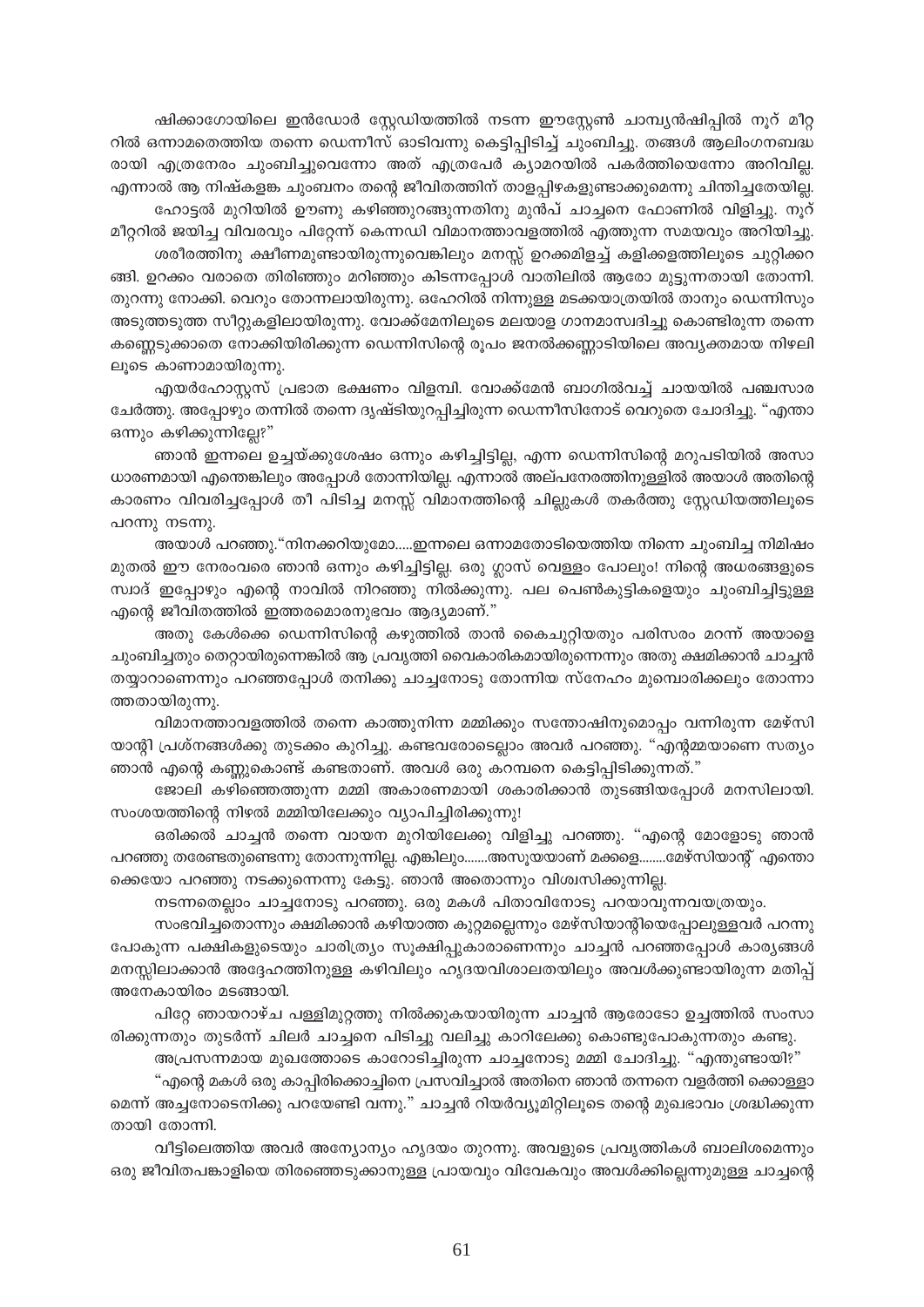വാദത്തോട് അവൾക്കു യോജിക്കാനായില്ല. അവസാനം അവർ വിട്ടുവീഴ്ചകൾക്കു തയ്യാറായി. വിദ്യാ ഭ്യാസം പൂർത്തിയാകുന്നതുവരെ ഡെന്നിസുമായി അപ്പാർട്ടമെന്റിലേക്കു പോകുകയോ അയാൾ തങ്ങ ളുടെ വീട്ടിലേക്കു വരികയോ ചെയ്യില്ലെന്നും അവൾ ചാച്ചന് ഉറപ്പുകൊടുത്തു.

സംസാരിച്ചിരിക്കെ ഫോൺ മണിയടിച്ചു. മമ്മി ഫോണെടുത്തു. റിസീവർ ചാച്ചനു നേരെ നീട്ടി പ്പറഞ്ഞു. "ദാ................അവനാണ്."

താൻ ഭയന്നു. ചാച്ചൻ പൊട്ടിത്തെറിച്ചേക്കാവുന്ന നിമിഷങ്ങൾ. തന്റെ ആശങ്കകൾക്കതീതമായി വളരെ ശാന്തനായി തന്നെ ചാച്ചൻ ഡെന്നിസിനോടു സംസാരിച്ചു.

"നിങ്ങൾ രണ്ടാളും വളരെ സമർത്ഥരായ ചെറുപ്പക്കാർ. നിങ്ങളുടെ സൗഹൃത്തിൽ ഞാൻ സന്തു ഷ്ടനും. ഞങ്ങളുടെ രീതിയും നിങ്ങളുടെതും ഒന്നല്ല. തുറന്നു പറയുന്നതിൽ വിഷമം തോന്നരുത്. മേലിൽ നീ ഇവിടെ വരികയോ മായയെ അങ്ങോട്ടു വിളിക്കുകയോ അരുത്."

അന്നു രാത്രി ഊണു കഴിക്കാതെ കിടപ്പറയിലേക്കു പോയ മകളെ അയാൾ നിർബന്ധിച്ച് ഊണു കഴിപ്പിച്ചു.

പിറ്റേന്നു രാവിലെ അവൾ ഡെന്നീസിനെ ഫോണിൽ വിളിച്ചു. വിവരങ്ങൾ അറിയിച്ചു. അമേരി ക്കയിൽ ജനിച്ച താൻ സ്വതന്ത്രയാണെന്നും ആരുടെയും അടിമയല്ലെന്നും ചാച്ചന്റെ വ്യവസ്ഥകളൊന്നും സ്ഥീകരിക്കാൻ അയാൾ തയ്യാറല്ലെന്നും പറഞ്ഞപ്പോൾ എന്താണു ചെയ്യേണ്ടതെന്നറിയാതെ അവൾ കുഴങ്ങി. ലൈബ്രറിയിൽ ചെന്നിരുന്ന് വെറുതെ താളുകൾ മറിച്ചു നോക്കി. മനസ്സിനെ എങ്ങും ബന്ധി ക്കാനാവാതെ തിരിച്ചെത്തിയപ്പോഴുണ്ട് വീട്ടുവാതിൽക്കൽ നിൽക്കുന്നു ഡെന്നീസ്. അവളാകെ പരിഭ്ര മിച്ചു. പുറത്തു നിന്നാൽ ആരെങ്കിലും കണ്ടെങ്കിലെന്നു കരുതി അവൾ അയാളെ വീട്ടിനുള്ളിലേക്കു ക്ഷണിച്ചു.

എവിടെ നിന്നെന്നറിഞ്ഞില്ല! ചാച്ചന്റെ കാറ് ഡ്രൈവ്വേയിൽ വന്നുനിന്നു! അപ്രതീക്ഷിതമായി അവരെ ഒന്നിച്ച് മുറിയിൽ കണ്ട ചാച്ചൻ ആയിരം വാക്കിനേക്കാൾ ശക്തിയേറിയ ഒരു നോട്ടത്തോടെ കിടപ്പു മുറിയിലേക്കു പോയി. കോട്ടും ടൈയും അഴിച്ചെത്തിയ ചാച്ചൻ എന്തെങ്കിലും ചോദിക്കുന്ന തിന് മുമ്പ് ഡെന്നീസ് പറഞ്ഞു. "എനിക്കു നിങ്ങളുടെ മകളെ ഇഷ്ടമാണ്. കല്യാണം കഴിക്കുന്ന തിനും സമ്മതം. ഞങ്ങളുടെ ജീവിതത്തിൽ തടസ്സങ്ങൾ സൃഷ്ടിക്കാൻ ഞാൻ നിങ്ങളെ അനുവദിക്കില്ല." ചാച്ചന്റെ കണ്ണിൽ തീ പാറി. ഒരക്ഷരം പോലും ഉരിയാടാതെ ചാച്ചൻ വെളിയിലേക്കു മാറി. പടവല ത്തിനു പന്തൽ കെട്ടിയിരുന്ന ഇരുമ്പുപൈപ്പുമായി തിരിച്ചെത്തി. ഭ്രാന്തനെപ്പോലെ ഡെന്നിസിനെ തല്ലി ച്ചതച്ചു. ഇടയ്ക്കു കയറിയ തനിക്കു കിട്ടിയ അടി ഇടതുതോളെല്ലു തകർത്തു. സമനില തെറ്റിയ ചാച്ച നെയും രക്തത്തിൽ കുളിച്ചു കിടക്കുന്ന ഡെന്നിസിനെയും രക്ഷിക്കാൻ മറ്റു മാർഗ്ഗമൊന്നും ഇല്ലാഞ്ഞ തിനാൽ താൻ പോലീസിൽ ഫോൺ ചെയ്തു.

മാദ്ധ്യമങ്ങൾ മേഴ്സിയാന്റിയുടെ ചിരിച്ചു കൊണ്ടുള്ള ചിത്രമടങ്ങുന്ന നുണക്കഥകൾ പ്രസിദ്ധീ കരിച്ചു.

ആശുപത്രിയിൽ നിന്നിറങ്ങിയ അവളെ കൊണ്ടു പോയത് നേരെ ഫോസ്റ്റർ ഹോമിലേക്കായിരു ന്നു. അമ്മയും അമ്മാവന്മാരുമെല്ലാം ശ്രമിച്ചിട്ടും നിയമക്കുരുക്കിൽ നിന്ന് തന്നെ രക്ഷപ്പെടുത്താനായി ല്ലത്രെ.

ചികിത്സ കഴിഞ്ഞ് ആശുപത്രി വിട്ട് ഡെന്നിസ് തന്നെ കാണാൻ പിന്നീട് ഒരിക്കൽപോലും വരി കയുണ്ടായില്ല. ചാച്ചനെ ആറുമാസത്തേക്ക് ശിക്ഷിച്ചു.

ട്രെയിൻ സാവധാനായി. സ്റ്റേഷനെത്താറായെന്നു തോന്നുന്നു. അവൾ പുറത്തേക്കു നോക്കി. ചാച്ചൻ മീൻപിടിക്കാറുണ്ടായിരുന്ന തടാകം. നീന്തിക്കളിക്കുന്ന അരയന്നങ്ങൾ. അവയ്ക്കു തീറ്റ കൊടു ക്കുന്ന വൃദ്ധദമ്പതികൾ. ട്രെയിൻ നിന്നു. ഒപ്പം നെഞ്ചിടിപ്പും നിലച്ചതു പോലെ.

പുറത്തുകടന്നു. ടാക്സിക്കാരുടെ ബഹളം. നടക്കാമെന്നു കരുതി. പിന്നിൽ ആരോ പറയുന്നതു കേട്ടു. "ആണ്ടെ പോണു കറമ്പന്റെ കൂടെപ്പോയ ആ പെണ്ണ്." പ്രതികരണശേഷി നഷ്ടപ്പെട്ടവളെ പ്പോലെ അവൾ മുഖം കുനിച്ച് നടന്നു.

ഊണു കഴിഞ്ഞ് ചാച്ചനോടും സന്തോഷിനോടുമൊത്ത് നടക്കാനിറങ്ങിയിരുന്ന വഴികൾ. കളി ക്കാറുണ്ടായിരുന്ന പാർക്ക്. ഇലകൊഴിഞ്ഞ മരങ്ങൾ, കഴിഞ്ഞുപോയ നല്ലകാലത്തെക്കുറിച്ചോർത്ത പ്പോൾ മനസ്സിൽ പ്രാർത്ഥിച്ചു. ഈശ്വരാ....ഇനിയൊരിക്കലും തന്നെ ചാച്ചനിൽ നിന്നകറ്റരുതേ.........

കടന്നുപോയ കാറിൽ നിന്ന് ആരോ തിരിഞ്ഞു നോക്കി. ദൈവമേ മേഴ്സിയാന്റി!

ചാച്ചൻ സന്തോഷിനെ സ്കൂളിൽ വിട്ട് തിരിച്ചെത്തിയിട്ടുണ്ടാവും. അകലെ വീടു കണ്ടു. ബെഡ്റൂ മിലെ വിൻഡോ കർട്ടൻ മാറ്റിയിരിക്കുന്നു. കാറ് ഗരാജിന് മുന്നിൽ. പടവലപ്പന്തൽ ഒരു ശവപ്പന്തൽ പോലെ. ഇരുമ്പ് പൈപ്പിന്റെ സ്ഥാനത്ത് മരക്കൊമ്പ്.